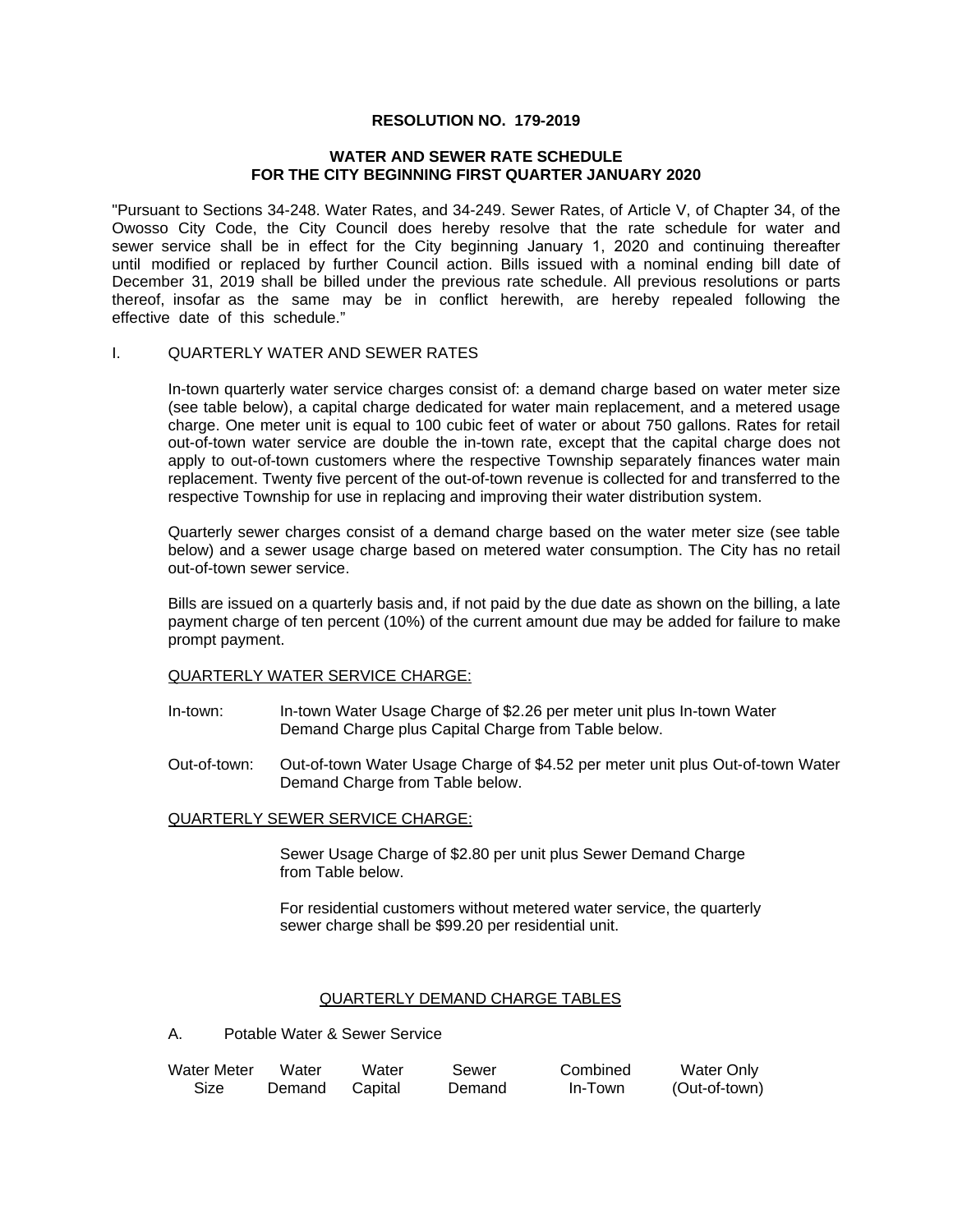| 5/8" | \$38.00  | \$24.00  | \$32.00  | \$94.00  | \$76.00  |
|------|----------|----------|----------|----------|----------|
| 3/4" | 57.00    | 37.00    | 48.00    | 142.00   | 114.00   |
| 1"   | 95.00    | 61.00    | 80.00    | 236.00   | 190.00   |
| 1.5" | 190.00   | 122.00   | 159.00   | 471.00   | 380.00   |
| 2"   | 304.00   | 195.00   | 255.00   | 754.00   | 608.00   |
| 3"   | 570.00   | 336.00   | 478.00   | 1,384.00 | 1,140.00 |
| 4"   | 950.00   | 611.00   | 797.00   | 2,358.00 | 1,900.00 |
| 6"   | 1,900.00 | 1.222.00 | 1,594.00 | 4,716.00 | 3,800.00 |

For a residential user with a second 5/8" meter on a single service line for water only irrigation service, the user shall be charged a single water demand and capital charge for a 5/8" meter as a separate/additional metered service on a year round basis.

The demand charge for multiple residential units served by a single water meter shall be based on actual meter size provided the meter meets the minimum size requirement per the following table:

| <b>Number of Apartments</b> | Minimum Meter Size |
|-----------------------------|--------------------|
|                             |                    |
| 1 - 3                       | 5/8"               |
| $4 - 7$                     | 3/4"               |
| $8 - 11$                    | 1"                 |
| $12 - 15$                   | 181/2"             |
| $16 - 24$                   | 2"                 |
| $24 - 48$                   | 3"                 |
| Over 48                     | 4"                 |

### B. Fire Protection Service

Sprinkler Service **Quarterly Water Charge** 

|                   | In-Town  |          | Out-of-Town |
|-------------------|----------|----------|-------------|
| <b>Riser Size</b> | Demand   | Capital  | Demand      |
| 3 inch            | 38.00    | 24.00    | 76.00       |
| 4 inch            | 57.00    | 37.00    | \$114.00    |
| 6 inch            | 95.00    | 61.00    | \$190.00    |
| 8 inch            | \$190.00 | \$122.00 | \$380.00    |
| 10 inch           | \$304.00 | \$195.00 | \$608.00    |

#### II. HYDRANT RENTAL CHARGES

Hydrants located outside the City of Owosso and private hydrants maintained by the City of Owosso shall be subject to an annual hydrant rental charge of \$165.00.

# III. BULK WATER CHARGES

For users with an active city water service connection, bulk water delivered by the city from hydrants or other approved outlets for such purposes as pool filling, shall be charged at the standard metered usage rate given in Section I. above along with actual labor and equipment costs with a minimum charge of \$50.00.

Other bulk water sales, such as filling tank trucks, shall be charged at the rate of \$10.00 per thousand gallons with a \$50.00 minimum charge, which includes up to 5,000 gallons, if during the normal workday at an established city delivery point. After hours bulk water sales and/or sales at